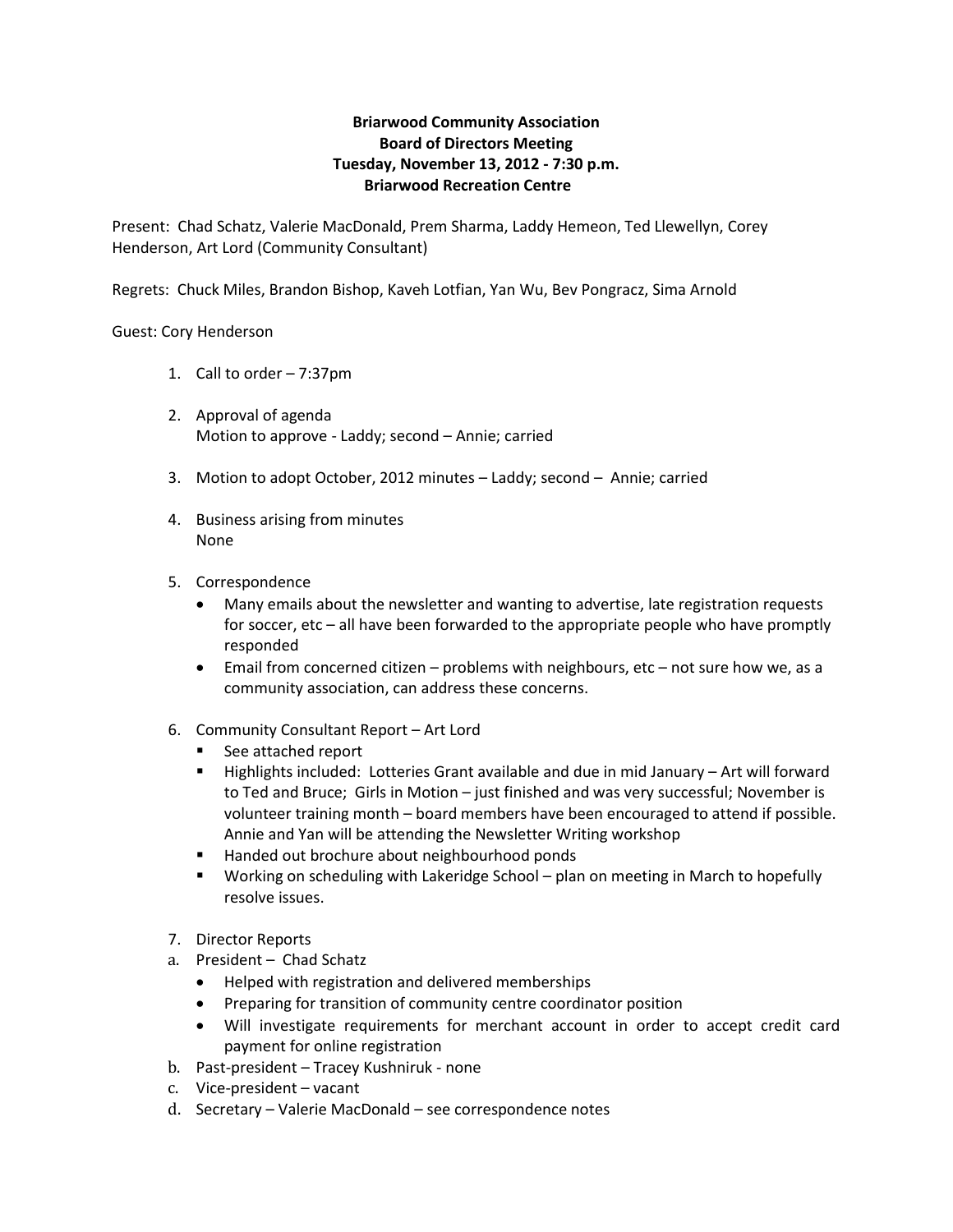- e. Treasurer Ted Llewellyn
	- See financial report
- f. Indoor Program Coordinator Sima Arnold
	- Organized classes for the winter program. Contacted all the instructors that are teaching the fall program and they are all willing to come back for the winter session.
	- Submitted winter program to be put in the leisure guide
	- Winter program registration night is Jan 3, 2013. Would like to have all registration done online and advertise this prior to registration.
- g. Team Sports Coordinator Laddy Hemeon **Flag Football**
	- Hasn't heard back from the football association regarding fees.
	- We had six extra pictures purchased through the football association at the cost of \$10 a picture. These extra pictures were not given to the players. There were two players in the Hilltops and two players in the Stampeders that ordered these extras. I have e-mailed the football association and have not heard back from them. I was able to contact the photographer and she asked me to deal with the football association.

## **Indoor Soccer (U6, U8 and U10)**

- We had an online registrant withdraw from soccer after trying it out and refused to pay.
- Distributed the rest of the uniforms and soccer passes to the remaining families.
- The last online payment was received a few days ago. They have yet to pay the uniform deposit, so they will not receive their uniform until the deposit is received.
- Contacted Al Anderson's to get prices for soccer jerseys including sponsorship logos.
- U6 soccer teams played for the Huskies game. The children had a great time. It was in association with the Youth Soccer.
- Looking into cost for soccer jerseys for sponsorship.
- h. Communications Coordinator Yan Wu
	- Updated website with information from City of Saskatoon .
	- Uploaded last meeting minutes
	- Will continue to update website
	- Planning on attending volunteer workshop- how to prepare newsletter on Nov. 22, 2012.
- i. Civics Coordinator Bruce Richet
	- **P** Request for a Cessation Order through CP Rail is still being following up with the C of Saskatoon. Informal contact made with preliminary CPR results not favorable. Discussions continue with formal response expected shortly.
	- **Follow-up to an issue that came through the website regarding excessive speed on** Briarvale Road.The City Police arranged for the Speed Trailer to be placed at the site during the the week of October 22-29. Follow-up on the effect is underway.
	- Contact made with the new Ward 8 councillor Eric Olauson to establish regular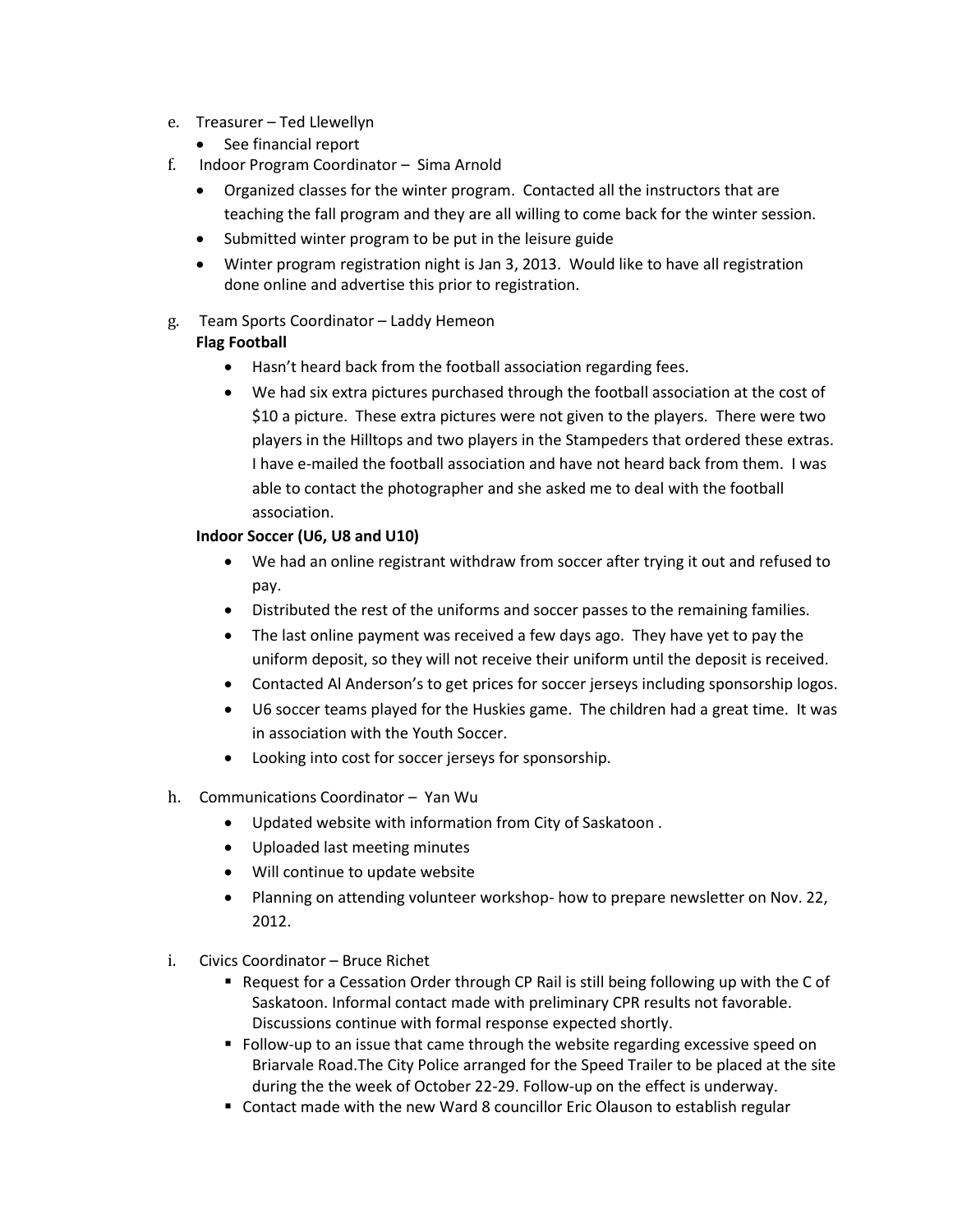meetings on BCA issues and strategic plans concerning the city.

- **Preliminary investigation into entrance monument Christmas lighting.**
- **Invite C of Saskatoon Police Services Liaison to meeting for introductions and update.**
- j. Parks Coordinator vacant
- k. Volunteer/Membership Coordinator vacant
- l. Rink Coordinator Chuck Miles none
- m. Recreation Centre Chad Schatz (acting)
	- 4 rentals in October
	- Numerous trips to centre and calls to one particular renter on garbage removal from cans in the park (even though they were explicitly directed to not leave garbage in the park!)
	- Booked 2 rentals for November, 3 rentals for December
	- Met 2 renters at centre for viewing prior to rental
	- Scheduled additional painting in the centre December 10-12
	- New cleaner will be starting soon as the present one is moving away from Saskatoon
- n. Social Bev Pongracz None
- o. Director-at-large Prem Sharma
- p. Director-at-large Brandon Bishop None
- q. Director-at-large Kaveh Lotfian None
- r. Director-at-large Annie Meng
	- Needs one extra person to learn about using the website. Prem will be able to participate.
- 8. Old Business None
- 9. New Business
	- a. New board member

*Motion:* to nominate Corey Henderson for the position of Director of Parks and Green Space – Ted; second - Laddy ; carried.

#### b. Scheduling of board meetings

Discussed keeping the meeting on the first Wed of the month or trying "Doodle" scheduling as all board members have busy lives and finding a date that works is sometimes difficult. For now, we will keep it on Wednesdays as there should not be any indoor programming on Wednesday nights in December and 2013.

c. Winter newsletter

The plan is to get one out before Christmas and then another in February/March. Deadline for content to Annie is Monday, November 26<sup>th</sup>. Val will email the people who had inquired about advertising in the newsletter. We need to let the previous advertisers know that we are producing another newsletter. Chad will check with Ryan to see if he can get the names of those businesses.

d. Strategic Planning session: will be held on Wednesday, December 5<sup>th</sup> – please distribute director reports but they will not be discussed at this meeting.